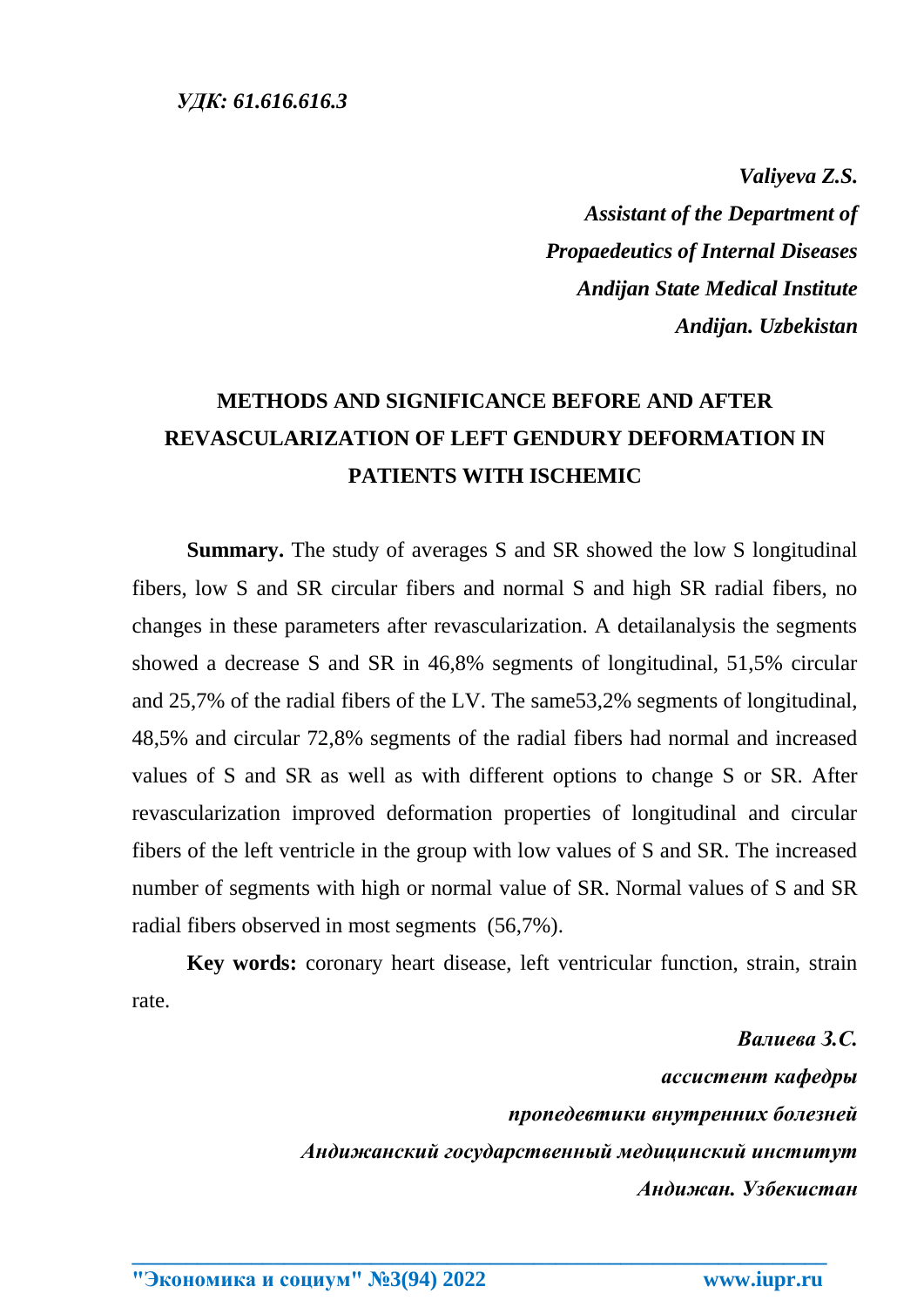## **МЕТОДЫ И ЗНАЧЕНИЕ ДО И ПОСЛЕ РЕВАСКУЛЯРИЗАЦИИ ЛЕВОЙ ЖЕНДУРНОЙ ДЕФОРМАЦИИ У БОЛЬНЫХ ИШЕМИЧЕСКОЙ**

.

**Резюме.** Изучение средних показателей S и SR показало низкие значения S продольных волокон, снижение S и SR циркулярных волокон, нормальный показатель S и высокий SR радиальных волокон, а также отсутствие изменений деформационных свойств после реваскуляризации. Анализ сегментов выявил снижение показателей S и SR у пациентов в ответ на ИБС в 46,8% продольных сегментах, в 51,5% циркулярных и в 25,7% радиальных волокнах ЛЖ.При этом 53,2% продольных сегментов, 48,5% циркулярных и 72,8% сегментов радиальных волокон имели нормальные и повышенные значения S и SR. После реваскуляризации деформационные свойства продольных и циркулярных волокон ЛЖ в группе с низкими значениями S и SR улучшились, а также увеличилось количество сегментов с высоким или нормальным значением SR. Нормальные значения S и SR радиальных волокон отмечаются в большинстве сегментов (56,7%).

**Ключевые слова:** ишемическая болезнь сердца, функция левого желудочка, деформация, скорость деформации.

**Introduction.** In recent years, it has become possible to obtain a holistic view of the mechanics of contraction and relaxation of various myocardial zones using methods for assessing myocardial deformation. Echocardiographic (EchoCG) examination of patients with coronary heart disease (CHD) is an important diagnostic method that allows monitoring the patient before and after revascularization. IHD can manifest itself in the form of angina attacks, varying in duration and severity. It should be noted that with angina pectoris, standard echocardiography may not show changes in the contractile function of the left ventricle (LV), while with unstable angina, zones of hypo- or akinesis may be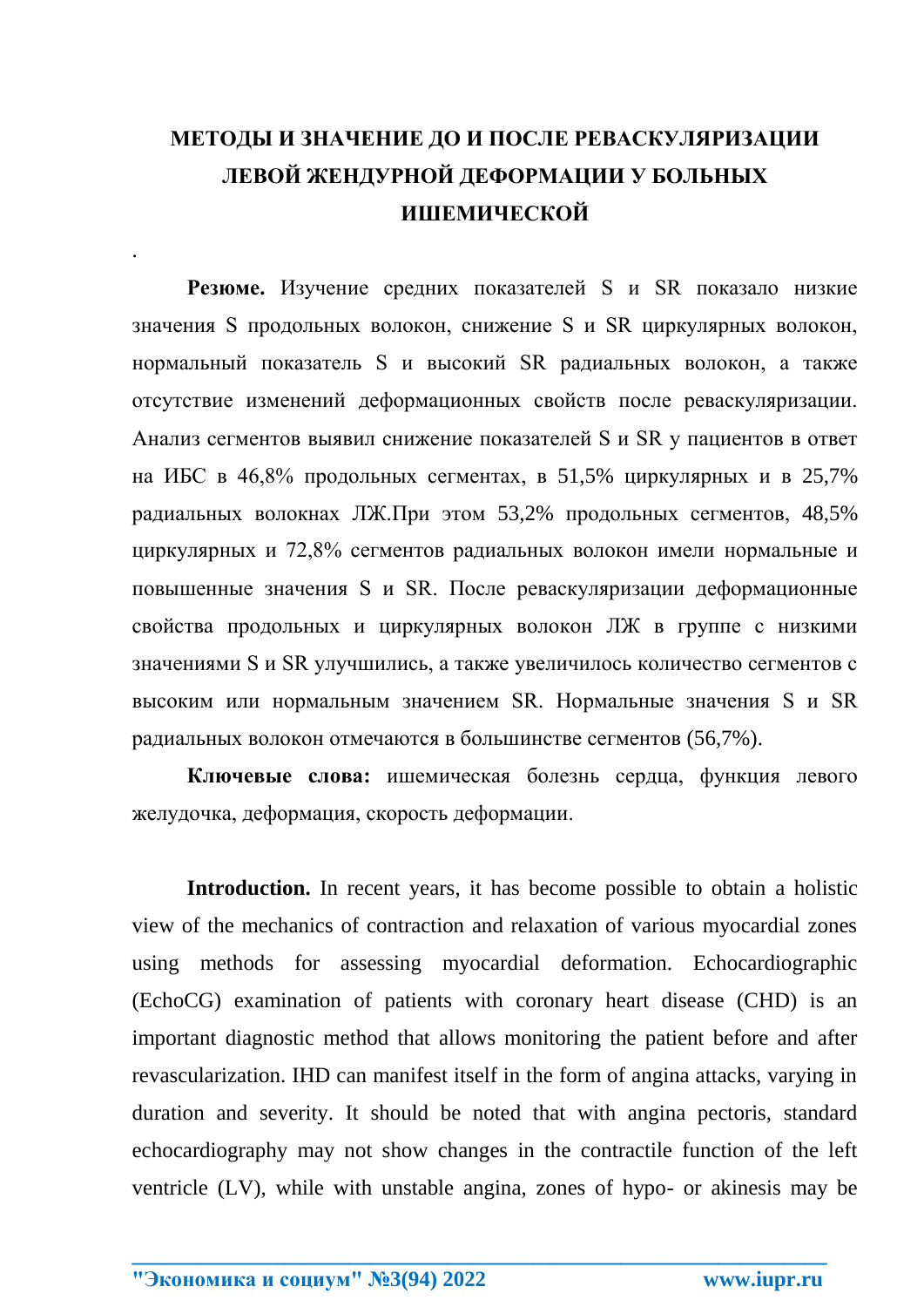detected [1]. The study of the effect of CAD on the LV myocardium and the function of its fibers can be carried out using the Velocity Vector Imaging (VVI) technology [2–4]. In domestic literature, this technology is defined by the term "visualization of the velocity vector of myocardial movement" [5]. The contractile function of the left ventricle is the result of the interaction of longitudinal, radial and circular fibers. During systole, there is a shortening of the longitudinal and circular fibers, as well as a transverse thickening of the radial fibers [6]. Indicators reflecting the function of LV fibers are strain (S) and strain rate (SR) [2]. It is known that in coronary artery disease, the deformation parameters of the longitudinal fibers primarily change, since the blood supply to the subendocardial layers suffers to a greater extent [7]. Dysfunction of radial and circular fibers is observed mainly in transmural lesions [6, 8, 9].

**Purpose of the study:** To evaluate the effect of coronary artery disease and surgical revascularization on the deformity parameters and strain rate of the longitudinal, circular and radial fibers of the LV myocardium.

**Patients and Methods:** 450 LV segments were analyzed in 24 people with coronary artery disease without prior myocardial infarction with coronary anamnesis  $5.7 \pm 4.4$  years before and on the 12th day after coronary bypass surgery (CABG). The mean age was  $60.0 \pm 8.12$  years (from 46 to 75 years). According to PCI data, three-vessel coronary lesions dominated in 19 (76%) patients, two-vessel lesions were noted in 6 (24%) patients. Damage to the trunk of the left coronary artery was detected in 7 (28%) patients.

When analyzing the nature of the lesion of the coronary bed in all examined patients, the predominance of stenoses from 71 to 99% was noted.

Echocardiography was performed on an AcusonX 300 ultrasound scanner (Siemens) with a 1–5 MHz transducer in B-mode, in duplex scanning mode (color Doppler mapping and pulsed Doppler sonography). The deformation properties of the LV myocardium were assessed in the post-processing mode using the Syngo VVI system, Siemens Medical Solutions USA Inc.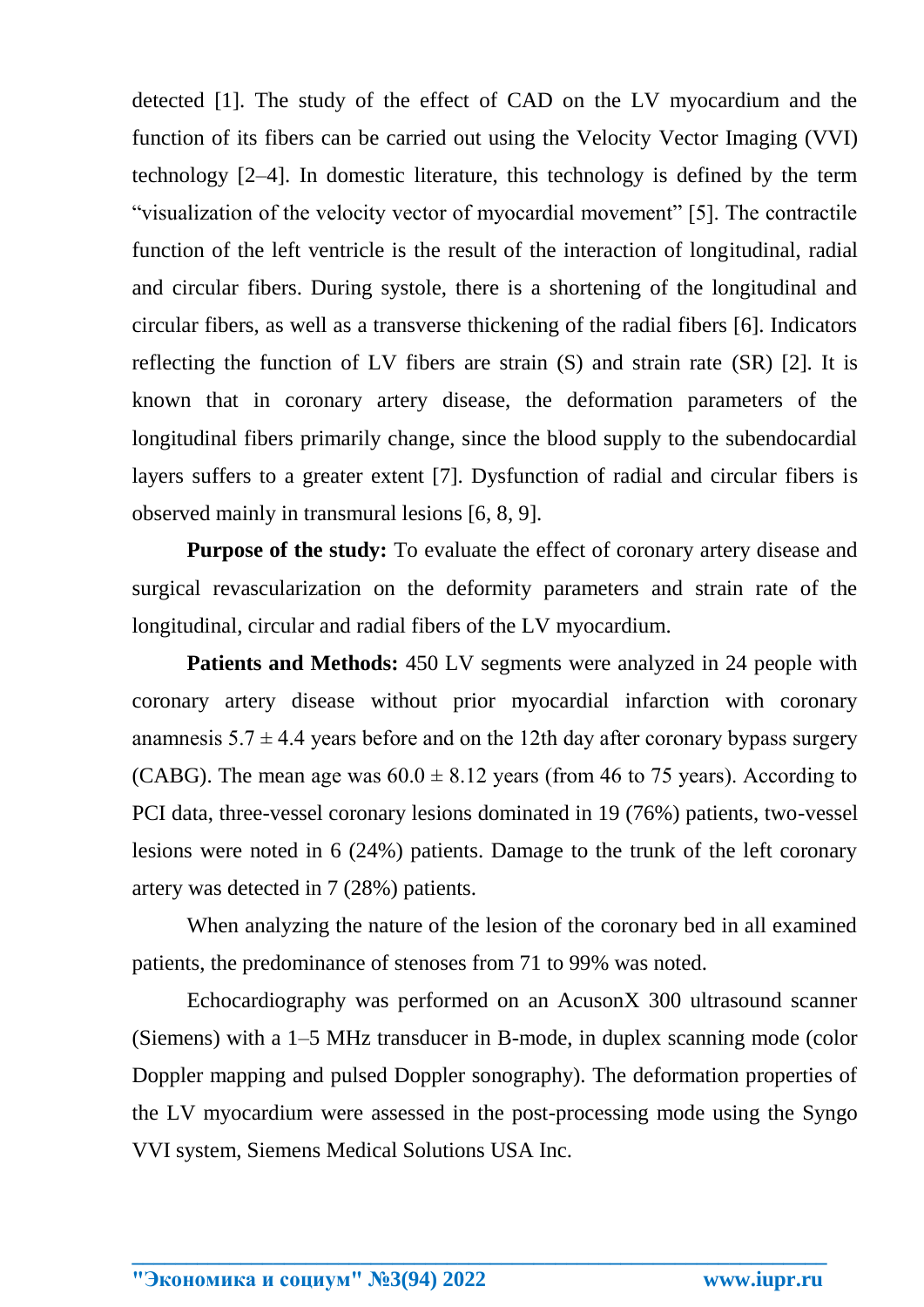**Results and discussion:** Standard EchoCG at rest did not reveal any dynamics of LV systolic and contractile function.

The study of LV myocardial fiber function using VVI technology began with an analysis of the average S and SR values of longitudinal, circular and radial LV fibers. The data obtained showed a decrease in S and a normal SR in the study of longitudinal fibers.

Analysis of longitudinal fiber function was performed in 450 LV segments before and after revascularization. Normal S (−19.3  $\pm$  1.19%) and SR (−1.01  $\pm$ 0.07 s ) LV segments (group 1) and remained without significant changes after revascularization  $(S - 16.25 \pm 6.4\%$  (p = 0.09); SR  $-1.08 \pm 0.5$  (p = 0.56)).

In group 2 (n = 211 (46.8%)), low rates S (−9.7  $\pm$  4.0%) and SR (−0.59  $\pm$  0.2 s–1) increased (S −12.4 ± 5.6 (p = 0.000001), SR −0.89 ± 0.4 s–1 (p = 0.000001)), but did not reach the norm. High S ( $-25.4 \pm 4.03\%$ ) and SR ( $-1.91 \pm 0.8$  s–1) in group 3 (n = 56 (12.4%)) decreased so that S reached the norm (S  $-17.6 \pm 6.6$  (p = 0.000001)), while SR remained high  $(-1.31 \pm 0.7$  (p = 0.0001)).

In groups 4 (n = 9 (2%)) and 5 (n = 37 (8.2%)), normal S values (-20.6  $\pm$ 3.0% and  $-19.5 \pm 1.1$ %) were combined with a decrease ( $-0.81 \pm 0.05$  s–1) and an increase (−1.44 ± 0.25 s–1) in SR. After revascularization, no significant changes were detected in group 4 (S -17.3  $\pm$  8.0% (p = 0.28); SR -1.22  $\pm$  0.58 s–1), and in group 5, a decrease in S( $-15.8 \pm 5.37$  (p = 0.0002)) and normalization SR( $-1.14 \pm 1.14$ 0.4 s–1 (p = 0.0006)). In groups 6 (n = 70 (15.5%)) and 7 (n = 39 (8.6%)) with low S (-12.8  $\pm$  3.2% and -14.3  $\pm$  3.1 %) observed normal (-0.97  $\pm$  0.25 s–1) and increased  $(-1.42 \pm 0.36 \text{ s}-1)$  SR values. After surgical treatment in group 6, S significantly increased  $(-14.5 \pm 5.4$  (p = 0.03)), but did not reach the norm, while the dynamics of SR  $(-1.03 \pm 0.5 \text{ s} - 1 \text{ (p} = 0.4))$  is not noted.

In group 7, the indicators remained without significant changes (S  $-15.2 \pm 1$ 6.9% (p = 0.37); SR  $-1.2 \pm 0.1$  s–1 (p = 0.14)). The S score in groups 8 (n = 7 (1.5%)) and 9 (n = 2 (0.8%)) was increased (−23.3 ± 1.3% and −22.1 ± 0.04 %, respectively), while SR in group 8 was within the normal range  $(-1.97 \pm 0.06 \text{ s}-1)$ , and in group 9 it was reduced  $(-0.82 \pm 0.04 \text{ s}-1)$ . After revascularization, there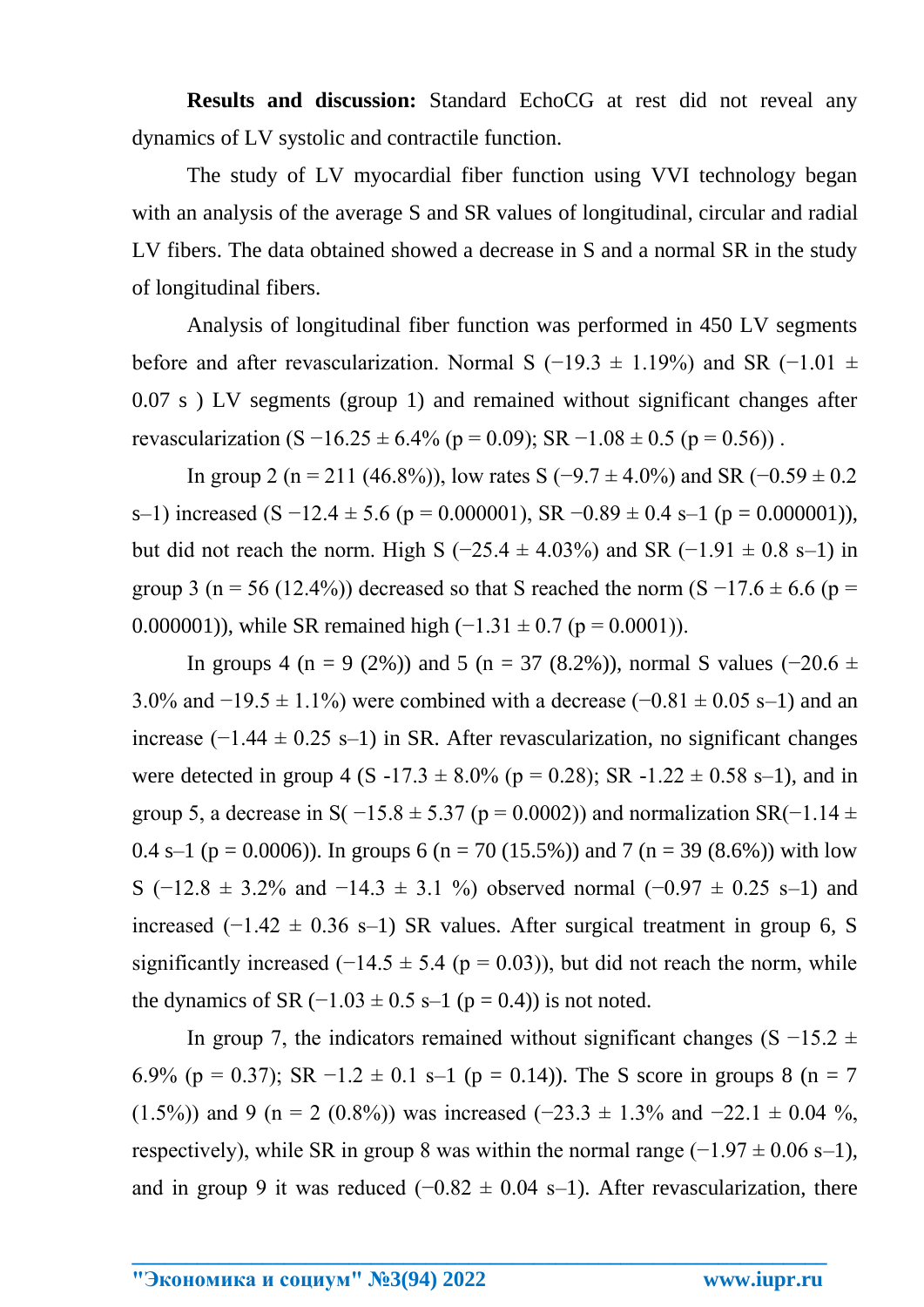were no changes in S and SR in groups 8 (S −17.21  $\pm$  8.8%, p = 0.12; SR −1.24  $\pm$ 0.6 s–1, p = 0.27) and 9 (S −14.18  $\pm$  9.07%, p = 0.43; SR −0.89  $\pm$  0.63 s–1, p = 0.89). Segments with a change in the direction of movement (group 10) were not detected in the analysis of longitudinal fibers.

Thus, in IHD, most segments (232 (51.5%)) of LV circular fibers have low deformation properties. However, 218 (48.5%) include segments with normal and elevated S and SR values (72 (16.0%) and 7 (1.5%), respectively), as well as with different variants of changes in either S or SR (139 (30.8%)). After CABG, there is an increase in the number of segments with low S and SR values, which may indicate a negative effect of surgical treatment on circular fibers. Nevertheless, in group 2 (low S and SR), there is a significant positive dynamics of deformation properties. The number of segments with a normal SR value (128 (28.5%)) increases, the normal direction of fiber movement is restored. When analyzing radial fibers, 10 groups were identified before revascularization. Before (S  $28.0 \pm$ 4.08%; SR  $1.36 \pm 0.1$  s-1) and after surgical treatment in group 1 (n = 44 (9.7%)) SR remained without significant changes  $(1.46 \pm 0.5 \text{ s}-1 \text{ (p } = 0.24))$ , while S decreased (19.6  $\pm$  13.6% (p = 0.0001)). Indicators S (12.5  $\pm$  5.1%) and SR (0.63  $\pm$ 0.2 s–1) in group 2 (n = 75 (16.6%)) normalized (S  $26.3 \pm 22$ , 6% (p = 0.000002); SR  $1.59 \pm 1.18$  s-1 (p = 0.000001)). Increased S and SR (S 58.6  $\pm$  21.5%; SR 2.8  $\pm$ 1.03 s–1) in group 3 (n = 116 (25.7%)) decreased after revascularization (S 26.9  $\pm$ 23.4 (p = 0.000001); SR 1.67  $\pm$  1.4 s –1 (p = 0.000001)) however, the SR value is slightly higher than normal.

Our study showed that the analysis of only the average values of the deformation properties of the LV myocardial fibers does not provide detailed information about the effect of CAD and CABG on the function of the LV segments. Thus, the generalized data showed a decrease in S with normal SR of longitudinal fibers, a decrease in S and SR of circular fibers, as well as a normal value of S and an increase in SR of radial fibers before revascularization. A similar analysis of the function of fibers after CABG showed the absence of dynamics in the deformation properties of the left ventricle. Thus, surgical revascularization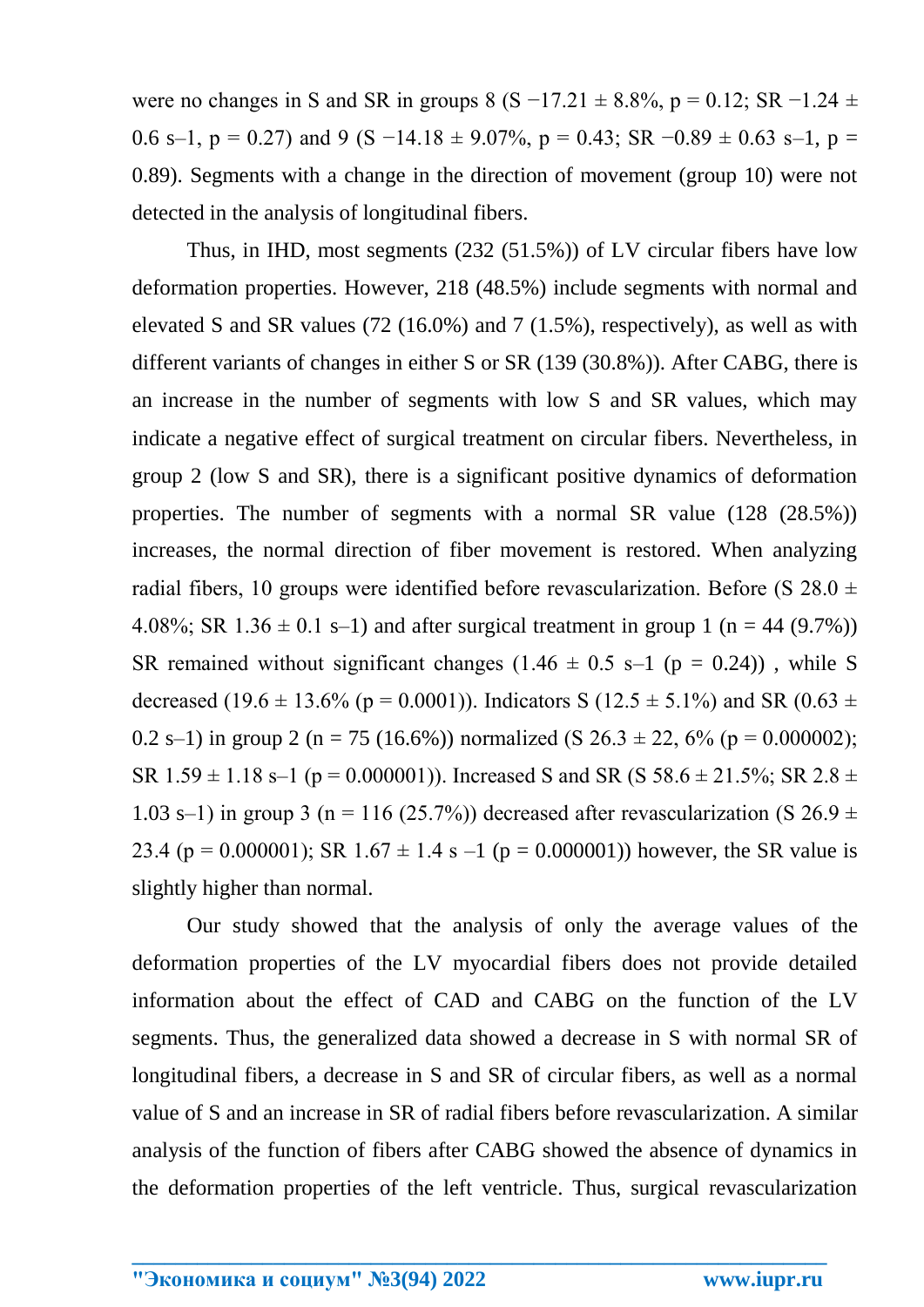does not affect LV fiber function. In contrast to the literature data [10–12], a more detailed analysis of the S and SR function of each segment was undertaken. This led to the fact that in addition to segments with a decrease in deformation properties in IHD, there is a significant number of segments with different variants of changes in S or SR indicators, which, in our opinion, may indicate a compensatory-adaptive function of LV myocardial fibers.

**Conclusions:** The effect of coronary artery disease on the LV segments is expressed not only in a combined decrease or compensatory increase in S and SR (groups 2, 3), but is also characterized by a variety of options associated with a change mainly in the S or SR indicator (groups 4–9). Along with this, there is a change in the direction of movement of LV myocardial fibers (group 10). A decrease in deformation parameters (S and SR) in patients in response to IHD was noted in 211 (46.8%) longitudinal segments, in 232 (51.5%) circular and 116 (25.7%) radial LV fibers, while 239 ( 53.2%) segments of the longitudinal, 218 (48.5%) circular and 328 (72.8%) segments of the radial fibers are represented by normal and increased values of S and SR, as well as different variants of changes in S or SR.

## **Bibliography**

1. Rybakova M.K., Mitkov V.V., Baldin D.G. Echocardiography from M.K. Rybakova. M.: Vidar-M, 2016. 600 p.

2. Butz T., Lang C.N., van Bracht M. et al. Segment-oriented analysis of two-dimensional strain and strain rate asassessed by velocity vector imaging in patients withacute myocardial infarction. Int. J. Med. sci. 2011; 8(2):106–113.

3. Purushottam Bh., Parameswaran A.C., Figueredo V. Dyssynchrony in obese subjects without a history ofcardiac disease using velocity vector imaging. J. Am. Soc. Echocardiogr. 2011; 24:98–106.

4. Carasso Sh., Biaggi P., Rakowski H. et al. Velocity VectorImaging: Standard Tissue – Tracking Results Acquired inNormals – The VVI – Strain Study. J. Am. soc. Echocardiogr. 2012; 25(5): 543–552.